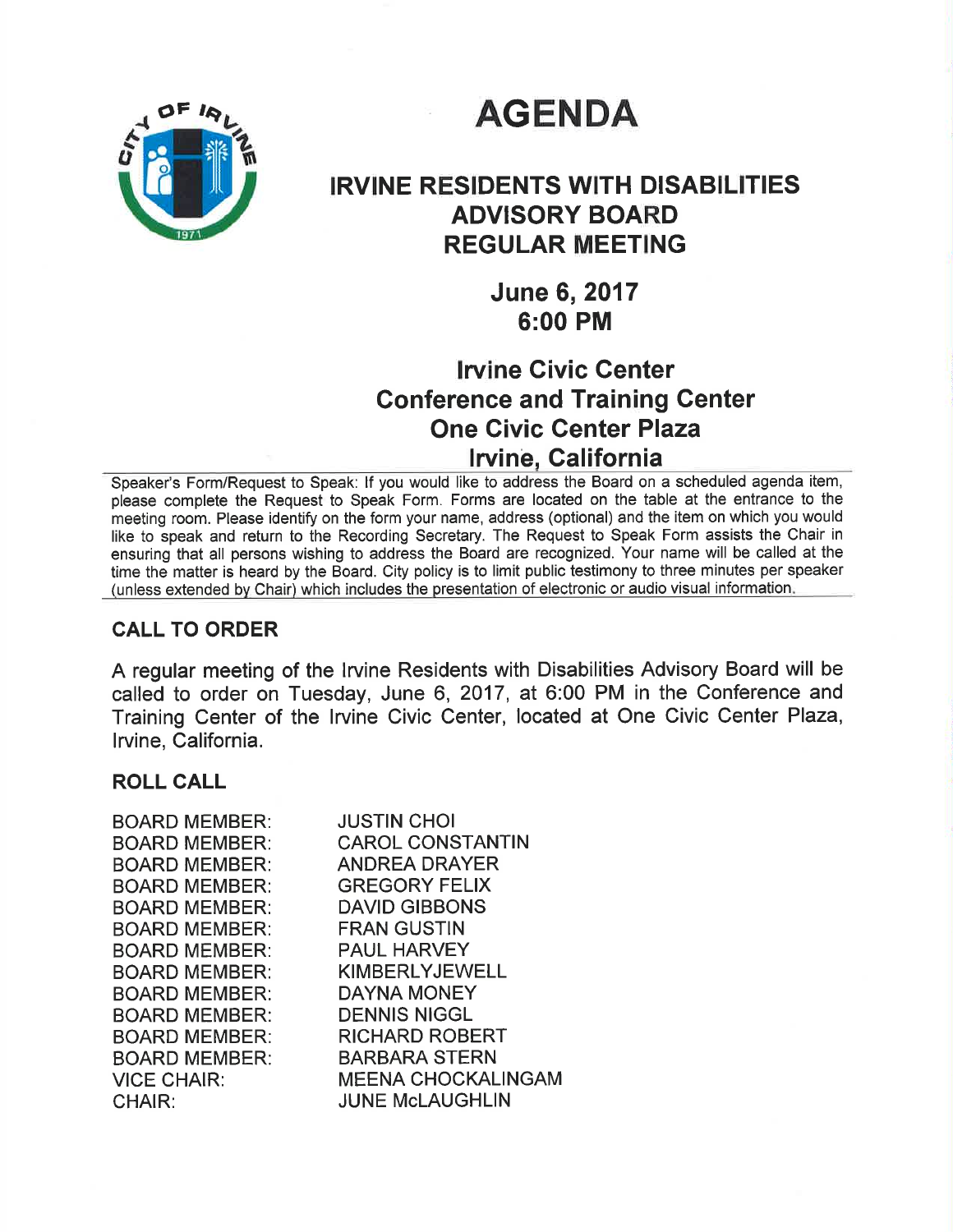### INTRODUCTIONS

### PRESENTATIONS

- 1. Americans with Disabilities Act (ADA) lmprovements at San Carlo Park and Valencia Park Playgrounds - Public Works Capital lmprovement Project Administrator Thomas Perez
- 2. The Jeffrey Open Space Trail l-5 Bicycle and Pedestrian Bridge and Trail Projects - Public Works Associate Transportation Analyst Cheryl Lea

### ANNOUNCEMENTS/COMMITTEE REPORTS/BOARD REPORTS

Announcements are for the purpose of presenting brief comments or reports, are subject California Government Code Section 54954.2 of the Brown Act and are limited to 15 minutes per meeting.

#### Announcements/Reports

- <sup>1</sup>. Staff Announcements/Reports
	- . Disability Services Program Update
- 2. Board Member Announcements/Reports

#### **Committee Announcements/Reports**

3. Community Awards Program Nominations

### ADDITIONS AND DELETIONS TO THE AGENDA

Additions to the agenda are limited by California Government Code Section 54954.2 of the Brown Act and for those items that arise after the posting of the Agenda and must be acted upon prior to the next Board meeting.

### PUBLIC COMMENTS

Any member of the public may address the Board on items within the Board's subject matter jurisdiction but which are not listed on the Agenda during PUBLIC COMMENTS. However, no action may be taken on matters that are not part of the posted agenda. PUBLIC COMMENTS are scheduled for 30 minutes and are limited to 3 minutes per person. lf you wish to speak, please complete a Speaker's Form and submit it to the Recording Secretary

### BOARD BUSINESS

### 1. IRVINE RESIDENTS WITH DISABILITIES ADVISORY BOARD MINUTES

ACTION: Approve minutes of the lrvine Residents with Disabilities Advisory Board regular meeting held May 2,2017.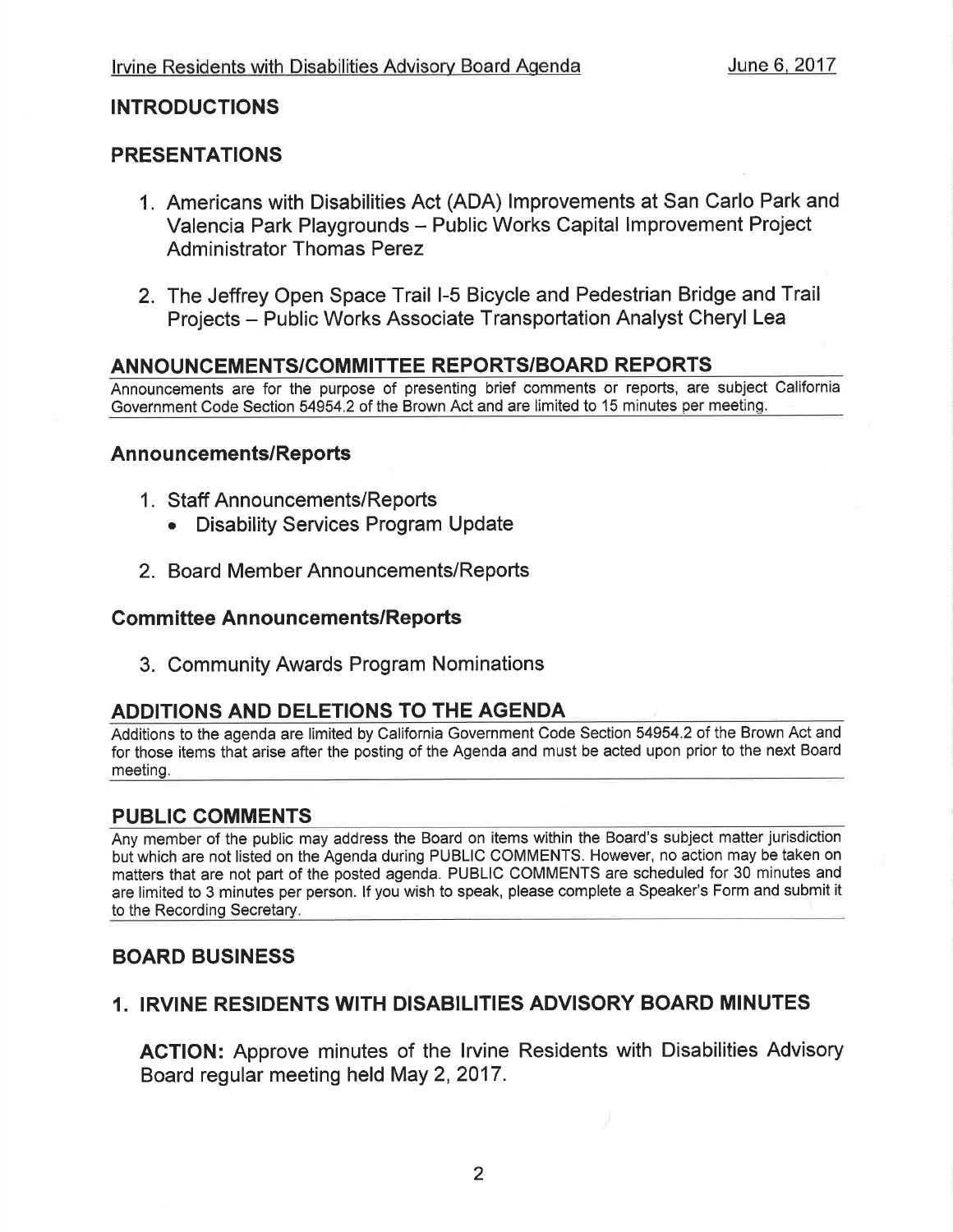### 2. APPROVAL OF THE ENVIRONMENTAL DOCUMENTATION FOR THE KELVIN AVENUE PEDESTRIAN BRIDGE PROJECT

RECOMMENDED AGTION: Recommend that the City Council approve the Environmental lmpact Report Addendum for the Kelvin Avenue Pedestrian Bridge Project and direct staff to proceed with the final design and right-of-way project phases.

### END OF BOARD BUSINESS

#### BOARD DISCUSSION

- Disability Friendly Managers Award Criteria Chair McLaughlin
- Emergency Services Encounters Training Community Services Supervisor Susie Blanco

ADJOURNMENT to an lrvine Residents with Disabilities Advisory Board regular meeting, Tuesday, August 1, 2017, 6:00 PM lrvine Civic Center, in the Conference and Training Center, located at One Civic Center Plaza, lrvine, California.